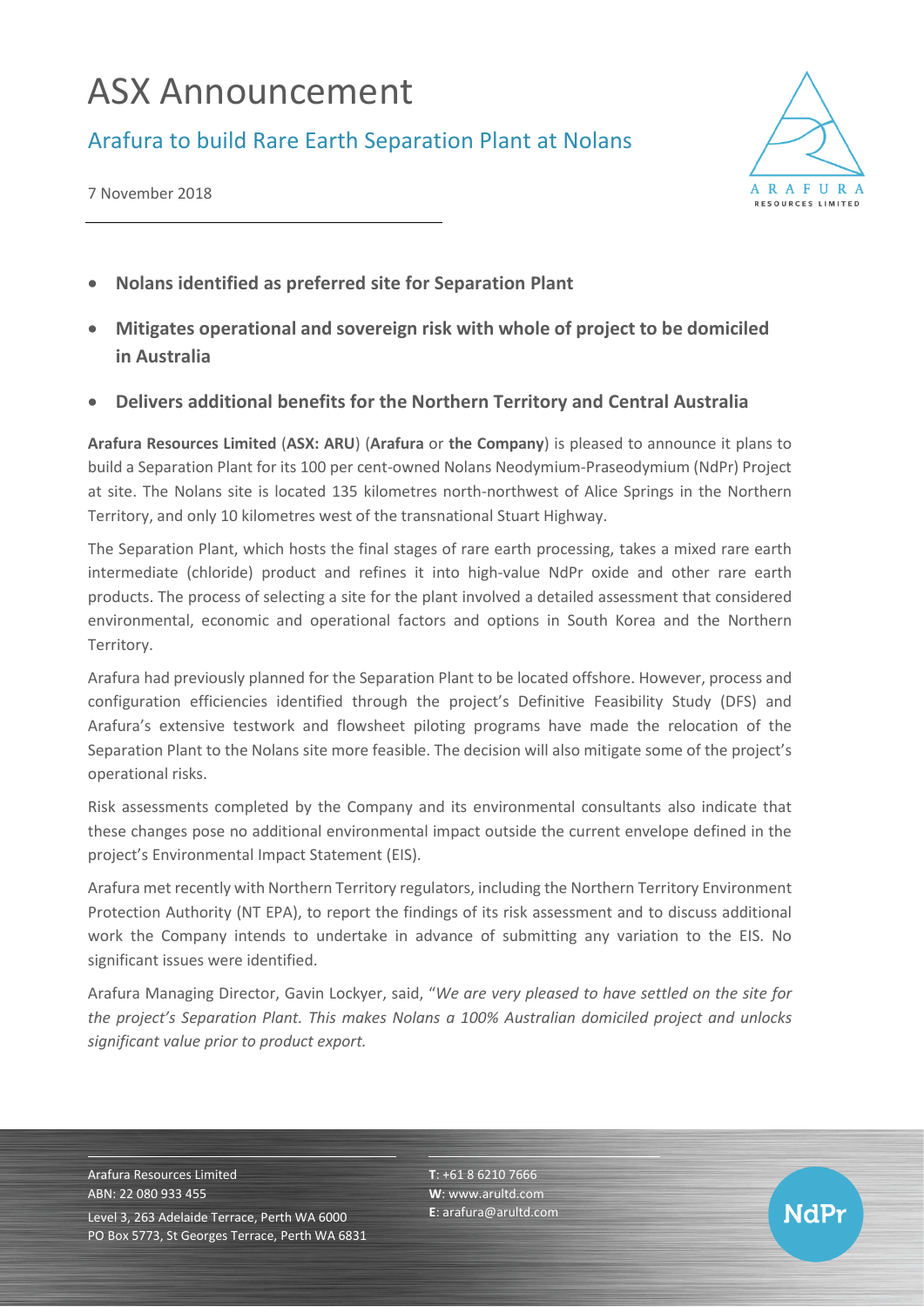## **Arafura to build Rare Earth Separation Plant at Nolans**



*"Nolans will soon represent a new long-term, secure supply of 3,600 tonnes of NdPr oxide each year<sup>1</sup> and building the Separation Plant at the project site will bring additional benefits to the Northern Territory and in particular the Central Australian region.*"

Based on Arafura's most recent estimate, Nolans (including the Separation Plant) will require a capital investment of US\$680 million to develop and bring into production. The Separation Plant decision ensures an even greater percentage of that capital will be spent in Australia.

The Company also anticipates that an additional 20-25 jobs will be created with the Separation Plant located at Nolans, and estimates the project's total permanent full-time workforce, including contractors on and off site, to be 350-370.

Arafura is on track to complete the Nolans DFS in the coming weeks and continues to advance funding and offtake discussions so that a final investment decision may be reached in 2019.

- ENDS -

For further information contact: Media enquiries:

Gavin Lockyer **Luke Forrestal** 

Managing Director **Media & Capital Partners** Media & Capital Partners T: +61 8 6210 7666 M: +61 411 479 144

-



*<sup>1</sup> Refer Arafura Resources ASX release 7 June 2017 for additional and qualifying information on the Mineral Resources that underpin the production target and provides the material assumptions on which the production target is based. Arafura confirms that all material assumptions underpinning the forecast financial information derived from its 14,000 tonnes per annum of total rare earth oxide (TREO) production target and the production target itself, continue to apply and have not materially changed since the 7 June 2017 release.*